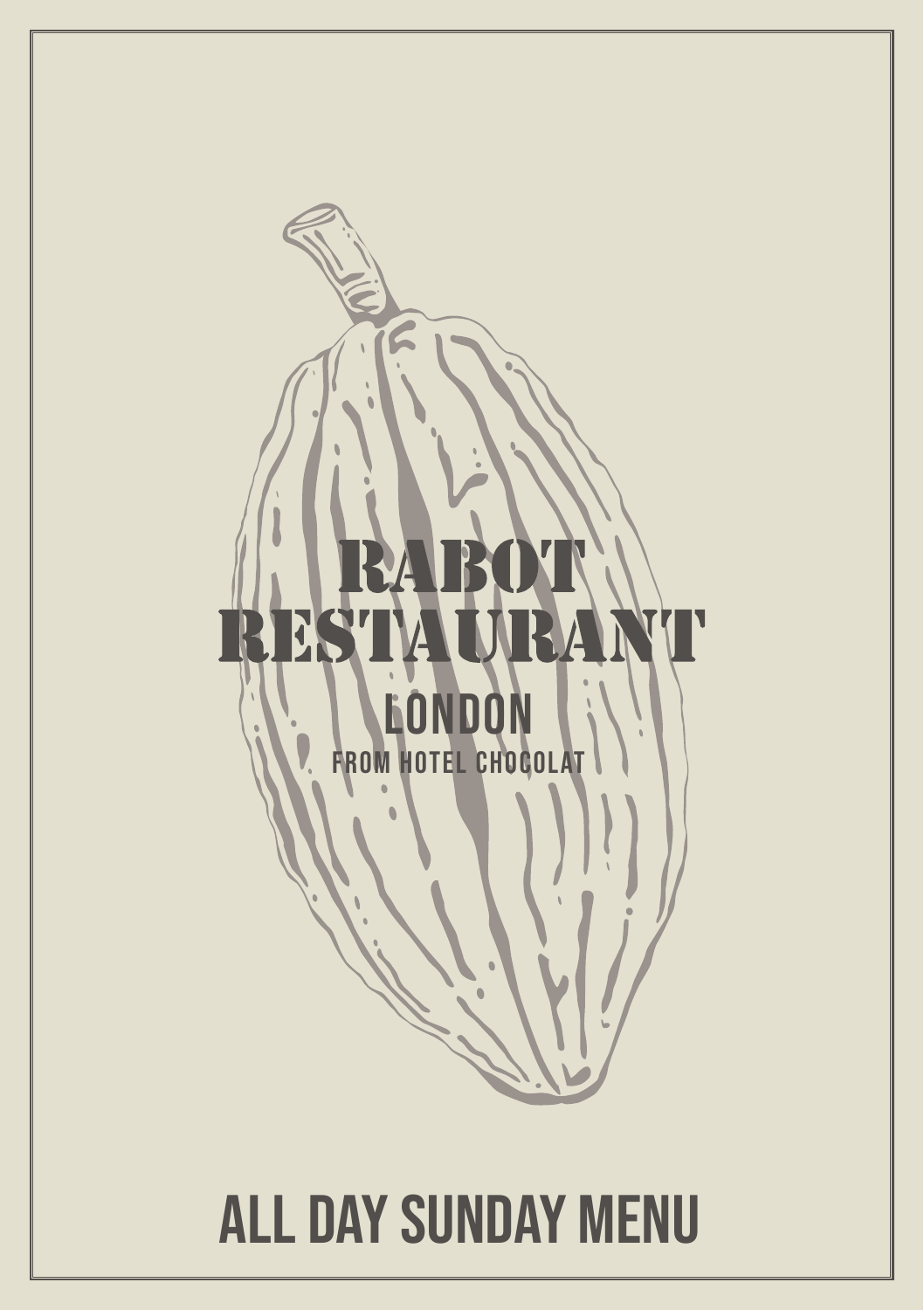# The Anatomy of Cacao

We've long adhered to the Japanese principle of mottainai: the elegance in producing as little waste as possible and using the full value of everything. The cacao bean is no exception. While other chocolate-makers often discard everything but the nib, we've discovered the potential of every part.

This practice is part of our Planet Pledge: a commitment to minimising our environmental impact by reducing energy, plastic and food waste, as well as food miles.

hotelchocolat.com/planetpledge

### fig.  $2$

fig. 2.1 The Pulp Flavours of lychee. We use for: sorbets. cocktails and marinades.

fig. 2.2 The Bean

### Needs to be fermented and sun dried, then delicious. See fig 3.

fig. 2.3 The Husk We use for: organic composting.



**The Cacao Pod**

fig.  $3$ 

fig. 3.1 The Shell Flavours of: toast, umami. We use for: tea infusion drinks cooking stock and spice mixes.



fig. 3.2 The Nib Flavours of: cacao, oak and tannins. We use for: marinades, sauce enriching, crusts, and grinding up to make chocolate and chocolate drinks.

**Caca0 Bean**

## BRUNCH 9.30am – 1pm

#### **Fruit Platter £9.50**

Start the day the right way. Rustic Market-ripe fruit, cut à la minute for freshness. Revitalising cacao pulp sorbet with nibs. Breakfast for one or a side for two. (V) 191kcal

### **Coconut & Cacao Smoothie Bowl £5.75**

Things that grow together, go together, and these two thrive side-by-side on our Saint Lucia cacao farm. Pineapple adds zing, banana brings texture and there's spinach for your well-being. Inspired by breakfast at our hotel, as the Caribbean sun rises over the Piton Mountains. (VE) 224kcal

#### **Banana-Cacao Pancakes £10.50**

Smashed Market bananas and cacao nibs in lieu of flour, for a more satisfying pancake. Lightened by yoghurt and cacao pulp sorbet. 70% dark chocolate sauce to drizzle. Tangy raspberry coulis. (V) 566kcal

### **The Rabot Full English £12.50**

Sausages enriched with cacao beer beef stock. Thick-cut, smoked streaky bacon. Fluffy toasted English muffin, poached egg, white chocolate hollandaise. Roasted tomato and Portobello mushroom dusted with cacao nibs. What mornings were made for. (A) 510kcal

### **Cacao-Avocado, Poached Egg & Sourdough £9.50**

Thick-sliced sourdough, smashed avocado and ground nibs. Cacao salsa and zingy lime pickle dressing. 250kcal

### **Garden Breakfast £10.50**

Toasted English muffin, cacao hash, lightly spiced aubergine and Portobello mushroom. Poached egg. Salad of wilted spinach, vine tomatoes and nib-oil tossed rocket. Drizzle of white chocolate hollandaise. (V) 203kcal

### **Salmon & Scallop £12.50**

Scottish salmon slowly cured in our own Cacao Gin. Flash-seared king scallop. Toasted English muffin and a perfectly poached egg. Smattering of cacao nibs and rocket. (SF, A) 324kcal

### **Sweet Potato & Red Pepper Hash £9.50**

Refreshing cacao pulp and malty nibs. Poached egg. Cacao-avocado crush. Crispy sweet potato spirals. (V) 313kcal

### **Rabot Benedict Breakfast Salad £8.50**

Subtly sweet baby spinach and curly frisée lettuce contrast with smoked streaky bacon. Flourish of cacao nibs, sourdough croutons, white chocolate hollandaise. 482kcal

**Vegan options available; please ask your server.**

ALLERGEN INFORMATION If you have any allergies or dietary requirements, for example you are avoiding wheat or gluten, please speak to a member of our team. CALORIE INFORMATION Adults need around 2000kcal a day.

**Cut Caca0 Pod**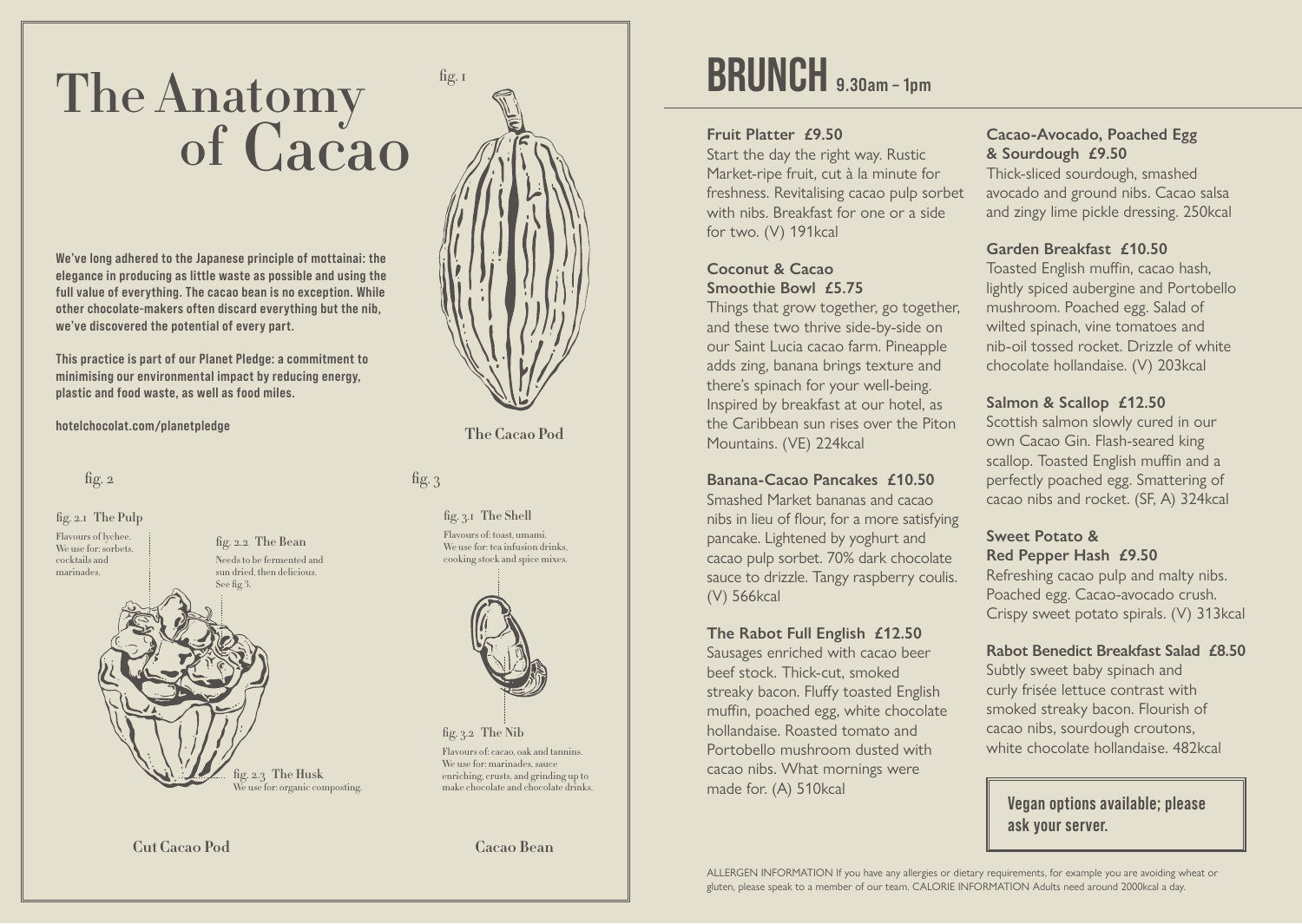# LUNCH 12pm – 5pm

### **STARTERS**

### **British Goat's Cheese & Beetroot £8**

Tart British goat's cheese, whipped smooth with delicate, lychee-like cacao pulp. Parkin-spiced soda bread for comfort. Beautifully crisp, paper-fine flatbread for crunch. Earthy beetroot purée. Roasted, ground pumpkin and cacao nib crumb. A lighter starter. (V) 200kcal

### **NEW Pea & Mint Soup £8**

Fresh, warm mint and pea soup, poured over dairy-free cream cheese for richness that deepens with each spoonful. Market petit pois. Cacao pulp for lychee-like lightness. Nibs for subtle savoury spice. (VE) 192kcal

### **NEW Applewood-Smoked, New-Season Asparagus £10**

Fresh British baby asparagus tips, sautéed with cacao butter, flash-smoked with applewood for a whisper of depth. Quail egg for richness. Cacao nib crumb for crispness. Wild mushrooms, cacao-celeriac purée. (A) (VE\*) 111kcal

### **Pulled Pork Piton £9**

Tender, slow-cooked pulled pork with a crisp breadcrumb and cacao nib coating. Shaped after the two sea mountains that overlook our island hideaway and cacao farm in Saint Lucia. 471kcal

### **Seared King Scallops £13**

Our most popular starter. Scottish coastal king scallops direct from our market angler partner, flash-seared with crunchy, intense cacao nibs. Creamy white chocolate and sweetcorn purée. (SF) 407kcal

### **Rabot Breadbasket £6**

Market focaccia, baked next door. Delicately toasted for crunch, with velvety chocolate balsamic reduction, bright, herby cacao pesto and silky nib butter. Made to share. (V, N) 506kcal

Our pastry is made fresh on-site – our chefs taste-test to perfection.

### MAINS

### **Mac & Cheese £16**

A national treasure on our island home of Saint Lucia. For ours, we heighten the flavour with a hint of mushroom in creamy, melted mature Cheddar. Served in a puff pastry bowl, kneaded with nutty cacao nibs, and with a whirl of smoked paprika slaw. (V) 661kcal - Take it to another level. Add cacao-infused Hereford beef trimmings £5 (A) 171kcal

### **Saint Lucian-Style Hake £20**

Succulent British South Coast hake with an unmissably crisp fresh herb and cacao nib crust. Sweetcorn and white chocolate purée. Coconut, cacao and tamarind sauce: our homage to the zingy Caribbean fruit. 235kcal

# **SIDES AII** £4.85

**Spiced Caribbean Sweet Potato Wedges** (VE) Oven-baked with cacao barbecue sauce. 420kcal

**Sautéed Market Spinach** (V) With cacao nib butter. 208kcal

**Seasonal Greens** (VE) English asparagus and green beans. 61kcal Good food in good conscience

Our grocery: Our neighbours.

Free range: We insist on it, from egg to chicken.

### **The King of Burgers £16**

Full-flavoured, tender rump steak, chopped and seared – only a smattering of seasoning is needed. Aged Cheddar, triple-cooked chips, cacao Creole chutney, 70% dark ganache. (A\*) 843kcal. Chips 425kcal Bacon 79kcal

### **White Chocolate Mash** (V) Shouldn't work, but it does. Addictive. 248kcal

**Thick-Cut Chips** (VE) With cacao ketchup. 425kcal

ALLERGEN INFORMATION If you have any allergies or dietary requirements, for example you are avoiding wheat or gluten, please speak to a member of our team. CALORIE INFORMATION Adults need around 2000kcal a day.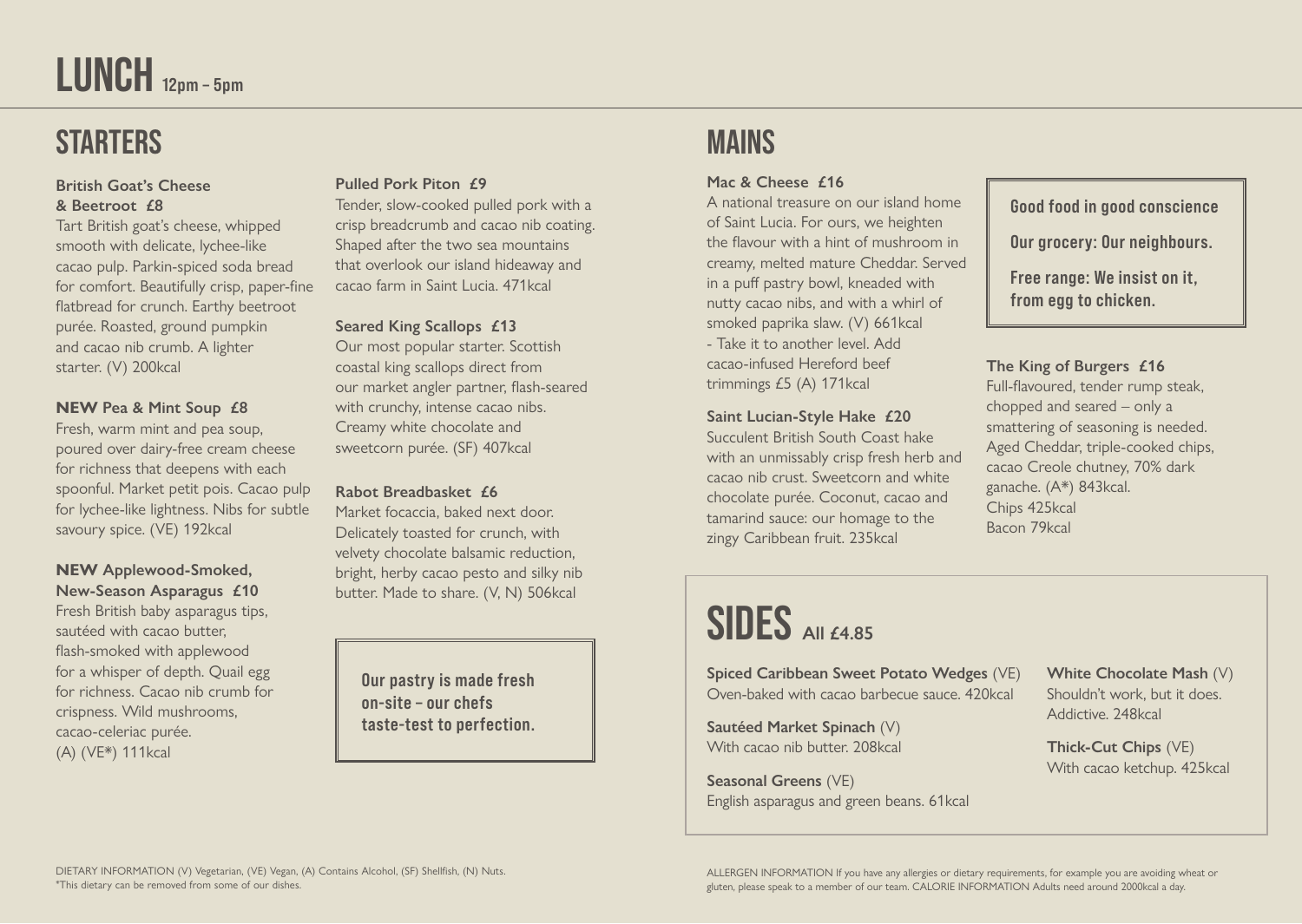# SUNDAY ROAST 12pm – 5pm

### **Whole Roast Chicken £36**

Enough for two. Whole free-range roast chicken, basted in cacao butter for extra succulence. Sage, onion and cacao nib stuffing, chestnut confit. Secret-recipe cacao gravy: deeply umami. (A\*) 650kcal per 1/2 serving.

### **Roast Sirloin of Hereford Beef £24**

Joints selected for their tenderness by Head Chef Glenn. Marinated overnight in cacao nibs for depth of flavour. Secret-recipe gravy, simmered for 24-hours. (A\*) 914kcal Our aim? The best Sunday roast in London. Did we hit the mark? You tell us. #HCSundayRoast

### **Beet Wellington £18**

Beet not beef. Borough beetroot marinated in cacao nibs, pomegranate molasses and apple. Baked with mushroom, spinach and cacao nib duxelles in puff pastry. Deeply satisfying vegetarian twist on our secret recipe gravy. (V, N) 646kcal

### All our roasts are served with…

**Yorkshire pudding**

Fluffy, umami and so big it barely fits on the plate.

### **Triple-cooked roast potatoes**

Blanched with cacao nibs, slow-cooked in cacao butter, then roasted with garlic and thyme.

### **Chestnut confit**

Slow-cooked in butter for a soft, nostalgic nuttiness and a comfortingly sweet flourish.

### **Market vegetables**

We boost our market honey with malty cacao nibs, drizzle over Chantenay carrots and parsnips, and roast. The result is indulgent, fragrant and deep. Long-stem broccoli brings freshness.

All items per serving 631kcal

DESSERTS

### **Crumbly Rhubarb Tartlet £9**

Grated coconut and almond frangipane with a classic crumble topping. Crumbly then gooey, with a rush of warm, freshly baked notes. Market rhubarb and sorbet for freshness. 70% dark chocolate for richness. (VE, N) 189kcal

### **Trio of Island Sorbets £8**

Our pièce de refreshment. Delicate cacao pulp, gently juicy guava, caramelised and roasted pineapple. Ground cacao nibs for crunch. (VE) 186kcal

### **Chocolate Sticky**

**Toffee Pudding £11** Trio of light yet comforting sponges: malty, deep, not too sweet. Warm butterscotch pouring sauce. Pumpkin and almond for texture. Fresh raspberry for contrast. Light-as-air Cocoa Whip. (V, A) 1015kcal

### **Mousse Seduction £10**

Trio of smooth, intense mousse quenelles: 65% Supermilk, 70% dark, 90% dark. Beautifully crisp sablé, nibbly pumpkin seed crumble, sticky caramelised Nigella and sesame seeds. Lose yourself. (V, N) 750kcal

### **Molten Chocolate Lava £12**

Your cake runneth over with intense 70% dark. Served with a sesame and Nigella seed tuile and house cacao nib ice cream, gently infused over 24 hours. (V) 712kcal